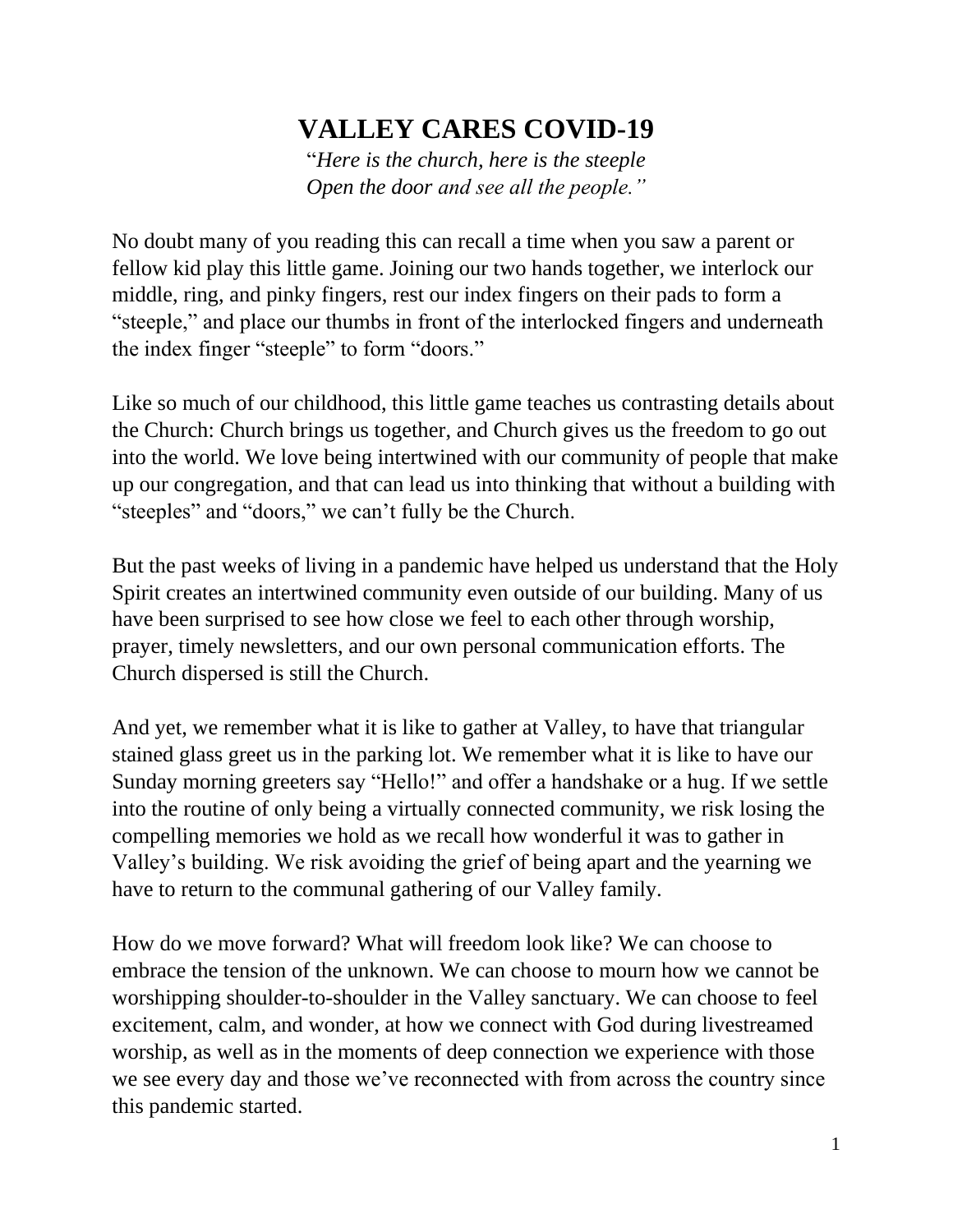There are so many people we never realized we missed so much. We can choose to accept our frustration at not being able to be together in the same place, knowing that safe gathering guidance is an act of radical love which can keep all of our Valley family healthy.

As Valley's staff, Session, committees, and task forces have met over the past two months, we have embraced the wide range of feelings related to this frightening time. And we want our members, friends, and community partners who know and love our building to understand that we are making every effort to consider the common good. We believe that the choice to continue virtual worship until it is safe for all members of our community to gather in our building, is a decision of radical love.

When Valley opens our doors again, we want **"all"** the people to feel that they are welcome and safe. Until then, we will continue to be creative and responsible. We will try to connect in ways that will work, and we know that some ways will work better than others. We will continue to plan and dream and pray and do, and we will trust in the Holy Spirit to, as that spiritual reminds us*, "guide our feet while we run this race, for we don't want to run this race in vain."*

Where is the church? Where is the steeple? The church, our church, is in Golden Valley, to be sure. But is also in our homes. It is in our hearts. It is in the actions and lives of people we know and don't know. It is in the radical love of this moment that keeps grocery store workers, nurses, doctors, chaplains, and janitors caring for all of us. This document is a carefully-considered effort to balance the gift of our building to be the church among us and for our members to be the faithful witness of the body of Christ in this time of transition, uncertainty, and renewal.

### **RESOURCES:**

[CDC Recommendations](https://context-cdn.washingtonpost.com/notes/prod/default/documents/5c0a7b41-2997-4a9a-ad3a-7d2ff788fc8e/note/8c6cbafb-bc04-4d78-9f15-cf27fc7c4b4d.#page=1) [Wisconsin Council of Churches](https://www.wichurches.org/2020/04/23/returning-to-church/) [Returning to Public Worship](https://www.pcusa.org/site_media/media/uploads/covid-19/returning_to_public_worship_may_2020.pdf) PC(USA) [Presbytery Recommendations](https://ptcaweb.org/images/Documents/May_1_Letter_from_Officers.pdf) [Osterholm and Walz and the Church](https://www.minnesotaumc.org/newsdetail/osterholm-and-walz-talk-covid-19-and-churches-13993626)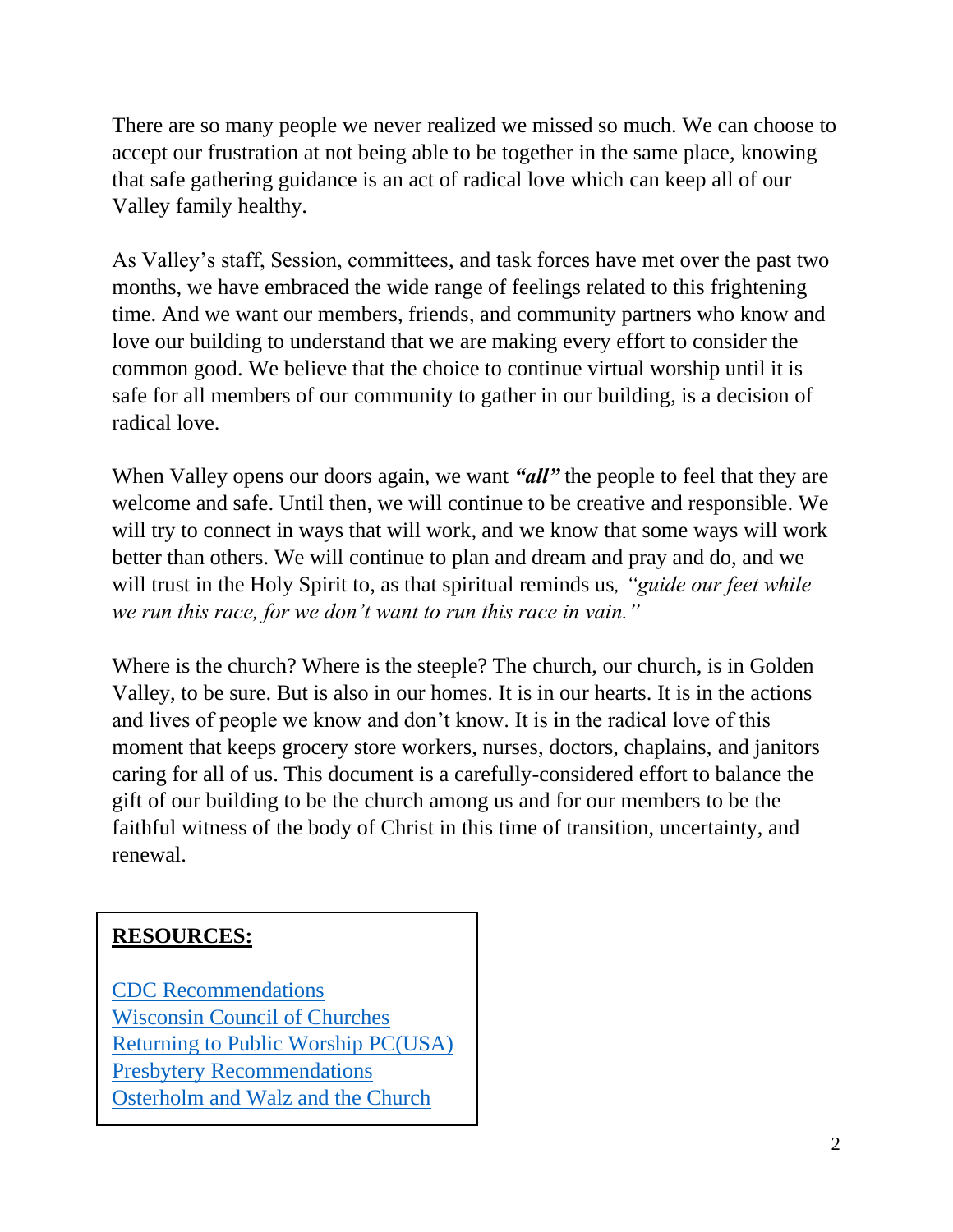# **Valley Cares COVID-19**

A Proposal of the Re-opening Task Force of Valley Community Presbyterian Church, May 2020

*The Valley Cares COVID-19 Task force has found that the details regarding any plan of returning to the church building are dynamic and changing as public health agency guidance and recommendations continue to be presented. As a committee of 7, we found that we had a broad perspective which includes medical practice, family health dynamics, business experience, school parenting, emergency preparedness, legal knowledge, and church connections.* 

*One document that was released in late April was the Wisconsin Council of Churches Guidance ln returning to church. Dr. Geoffrey Swain, MD, MPH consulted extensively, and the result was an honest and clear understanding of how to proceed. Many churches of all denominations and locations are using this advice.*

*A second document was guidance by the University of MN Director for Infectious Disease Research, Dr. Michael Osterholm. He is a graduate of Luther College and very familiar with decisions regarding worshipping congregations as a Lutheran himself.*

#### *In a May 11, 2020 article Dr. Osterholm said:*

*"Churches should embrace virtual worship and be prepared to gather that way for the long haul. COVID-19 is transmitted through aerosols breathed in, so anytime multiple people are gathered in a single space, everyone present is at risk—particularly because symptoms of coronavirus typically don't show up until several days after someone is infected. Virtual worship is as perfect as you can get right now for what we need. Additionally, all congregations should continue to suspend in-person worship beyond Gov. Walz's order because COVID-19 will still be spreading—and any indoor gathering, no matter how many precautions we take, will still present a significant exposure risk."*

*This document is our effort to present a faithful and responsible recommendation based on science and the knowledge that God gave us the gift of life. Our Task Force responsibilities will also be "for the long haul" as we fine-tune and adjust to the virus' timeline and not wishful unsubstantiated thinking.*

*The Session of Valley reviewed this document and unanimously approved it on May 26. We took great care and used an abundance of caution creating milestones to reach four separate stages that will allow us to worship together in our sanctuary again. We are not in a position to predict the future and we will continue to re-evaluate this ever-changing situation.*

*Task Force Members: Jen Biggs, Katie Decker, Craig Gottschalk, Linda Wold, Phil Romine, Jan Fedora-Clerk of Session, and Richard Buller-Pastor*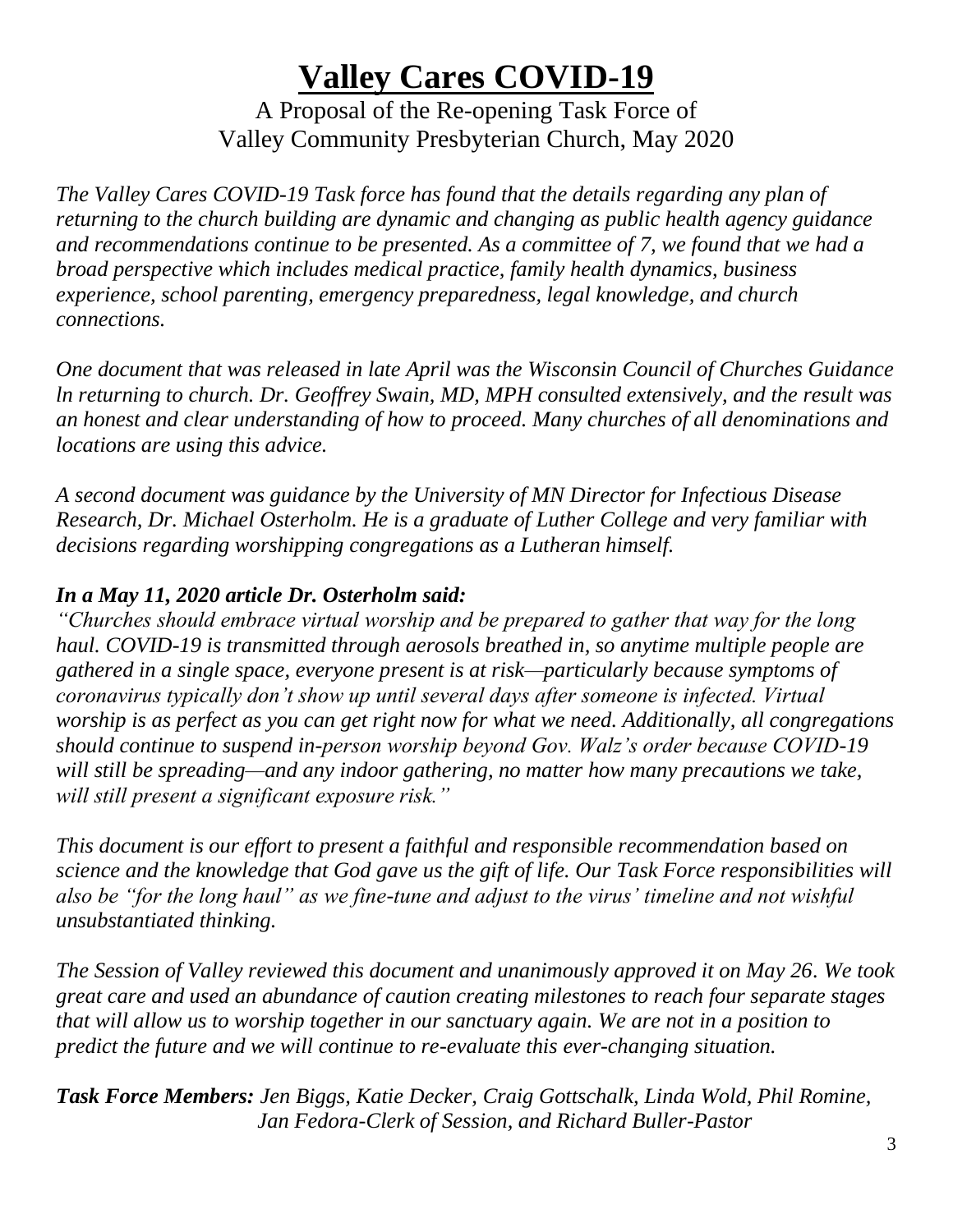# **Stages of Re-opening**

#### **Stage 1**

- 1. the church building is closed. The church office is open; and
- 2. there **has not** been a consistent two-week reduction in the number of reported state-wide COVID-19 cases.
- Maintain communication with local/state authorities, including Centers for Disease Control and Prevention, Minnesota Department of Health, Presbytery, and Valley Session to determine and implement data-driven, medically recommended virus and disease mitigation strategies in our community.
- Maintain regular communication with members via mail, email, phone, social media, website; be transparent about how decisions are being made and based on what resources.
- Session communicates with Valley's insurance company regarding any decisions about building use and/or creating or resuming in-person mission and ministry during the pandemic.
- Sunday worship will be live streamed from Valley's sanctuary. The Worship Team will be the only ones in the sanctuary. Cloth masks strongly recommended for everyone entering sanctuary, and social distancing protocols followed (remaining at least 6 feet apart if speaking, 20 feet apart if singing).
- Session, Deacon, committee meetings, Bible study and other small group ministries meet virtually.
- Participants utilizing Valley's Community Garden will follow guidelines outlined by the Minnesota Department of Agriculture for community gardens: [Community Garden Guidelines](https://www.mda.state.mn.us/sites/default/files/inline-files/COVID-19%20Community%20Gardens%20Guidance%20Apr%202020.pdf)
- Volunteer-led groups of Valley members and friends, meeting at locations other than the church property, are strongly encouraged to follow local/state guidance for group gatherings of any size.
- No outside community groups (12-Step Programming, Twin Cities Community Gospel Choir, Pilgrim Christian Center, etc.) allowed in the building.
- Limit in-person office functions as much as possible. Other than the Office Administrator, church staff are strongly encouraged to work from home. If it is necessary for more than one person to be in the office, cloth masks will be worn by everyone and social distancing protocols will always be followed (remaining at least 6 feet apart). Frequent hand washing and hand sanitizing will be followed. Workspaces will not be shared/touched between employees and/or visitors/volunteers. High-touch surfaces will continue to be cleaned/sanitized regularly.
- No persons except staff allowed in the building Monday-Friday. If necessary, during the week contactless delivery/drop-offs may be arranged by appointment with church staff. On Sundays, only staff and worship leaders allowed in the church building.
- Recommend Valley's clergy and visitation teams to communicate by phone, virtually, or other electronic means.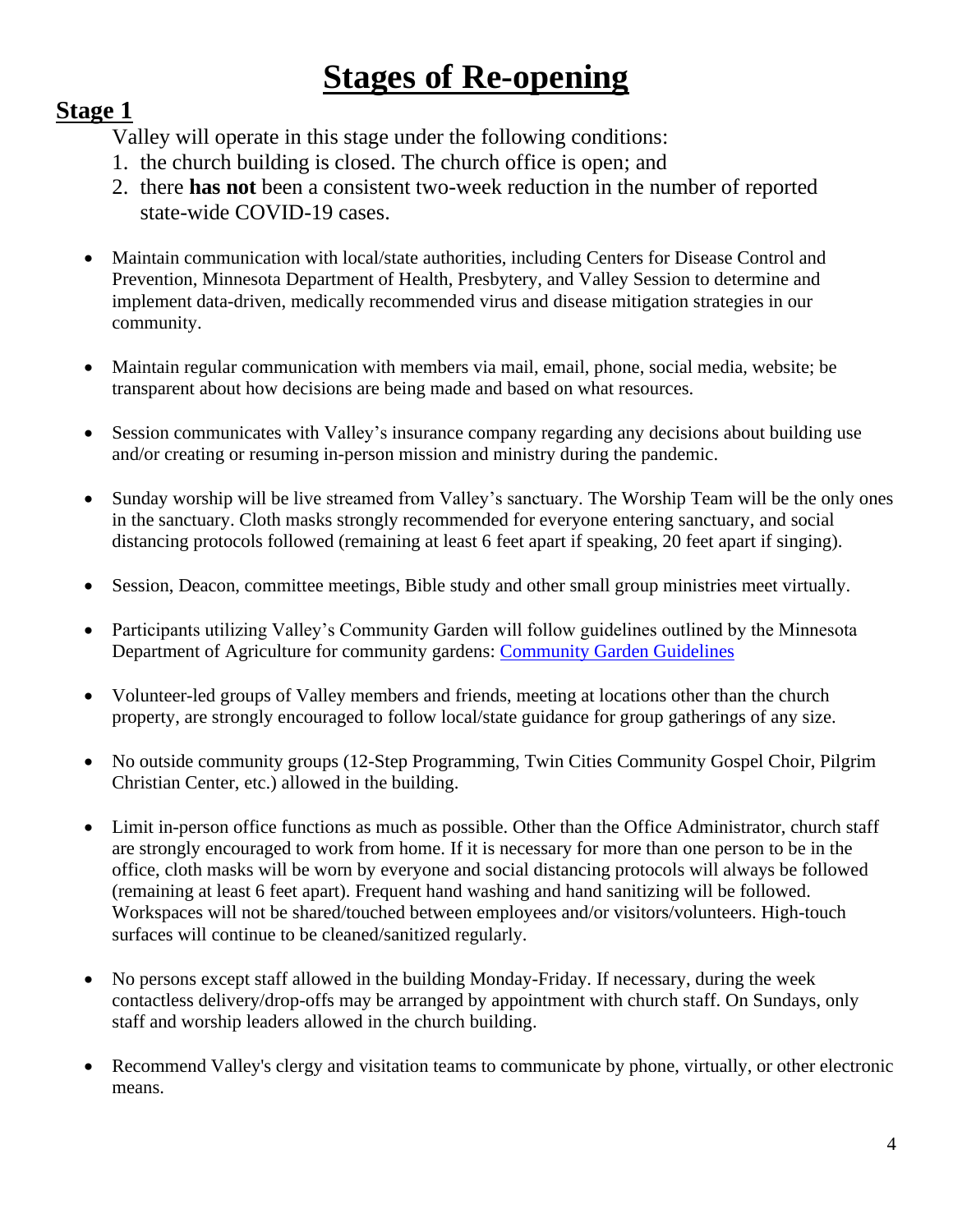• No children or youth (grades 12 and under) allowed in the building. Exceptions to this rule may be granted on a case-by-case basis for older youth, only if church staff, youth and the youth's parents agree to participation (e.g. high school senior(s) helping lead worship).

The task force will continue to meet to discuss alternate plans for worship, mission, and ministry that do not involve in-person gatherings in the church building. It will also discuss realistic expectations for returning to inperson worship on Valley's church property.

### **Stage Two**

- 1. gatherings of 10 or fewer individuals are allowed by the Minnesota Department of Health;
- 2. there **has** been a consistent two-week reduction in the number of reported state-wide COVID-19 cases;
- 3. adequate testing and contact tracing capacities are reported by state and local health officials; and
- 4. healthcare facilities report adequate access to personal protective equipment (PPE).
- Maintain communication with local/state authorities, including Centers for Disease Control and Prevention, Minnesota Department of Health, Presbytery, and Valley Session to determine and implement data-driven, medically recommended virus and disease mitigation strategies in our community.
- Maintain regular communication with members via mail, email, phone, social media, website; be transparent about how decisions are being made and based on what resources.
- Session communicates with Valley's insurance company regarding any decisions about building use and/or creating or resuming in-person mission and ministry during the pandemic.
- Sunday worship will be live streamed from Valley's sanctuary. The Worship Team will be the only ones in the sanctuary. Cloth masks strongly recommended for everyone entering sanctuary, and social distancing protocols followed (remaining at least 6 feet apart if speaking, 20 feet apart if singing).
- Participants utilizing Valley's Community Garden will follow guidelines outlined by the Minnesota Department of Agriculture for community gardens: [Community Garden Guidelines](https://www.mda.state.mn.us/sites/default/files/inline-files/COVID-19%20Community%20Gardens%20Guidance%20Apr%202020.pdf)
- Volunteer-led groups of Valley members and friends, meeting at locations other than the church property, are strongly encouraged to follow local/state guidance for group gatherings of any size.
- Session, Deacon, committee meetings, Bible study and other small group ministries are encouraged to live stream, but may be permitted to gather at the church building under the following conditions:
	- $\circ$  if possible, groups of 10 or fewer adults are encouraged to meet outside the church building (in the parking lot; on the church patio; on the lawn areas of the church property, etc.);
	- o if it is not possible to meet outdoors:
		- organizers will arrive at the church building ahead of meeting times to prop open building entrance and meeting room doors to minimize contact with doors/door handles;
		- In all participants wear cloth masks that cover mouth and nose;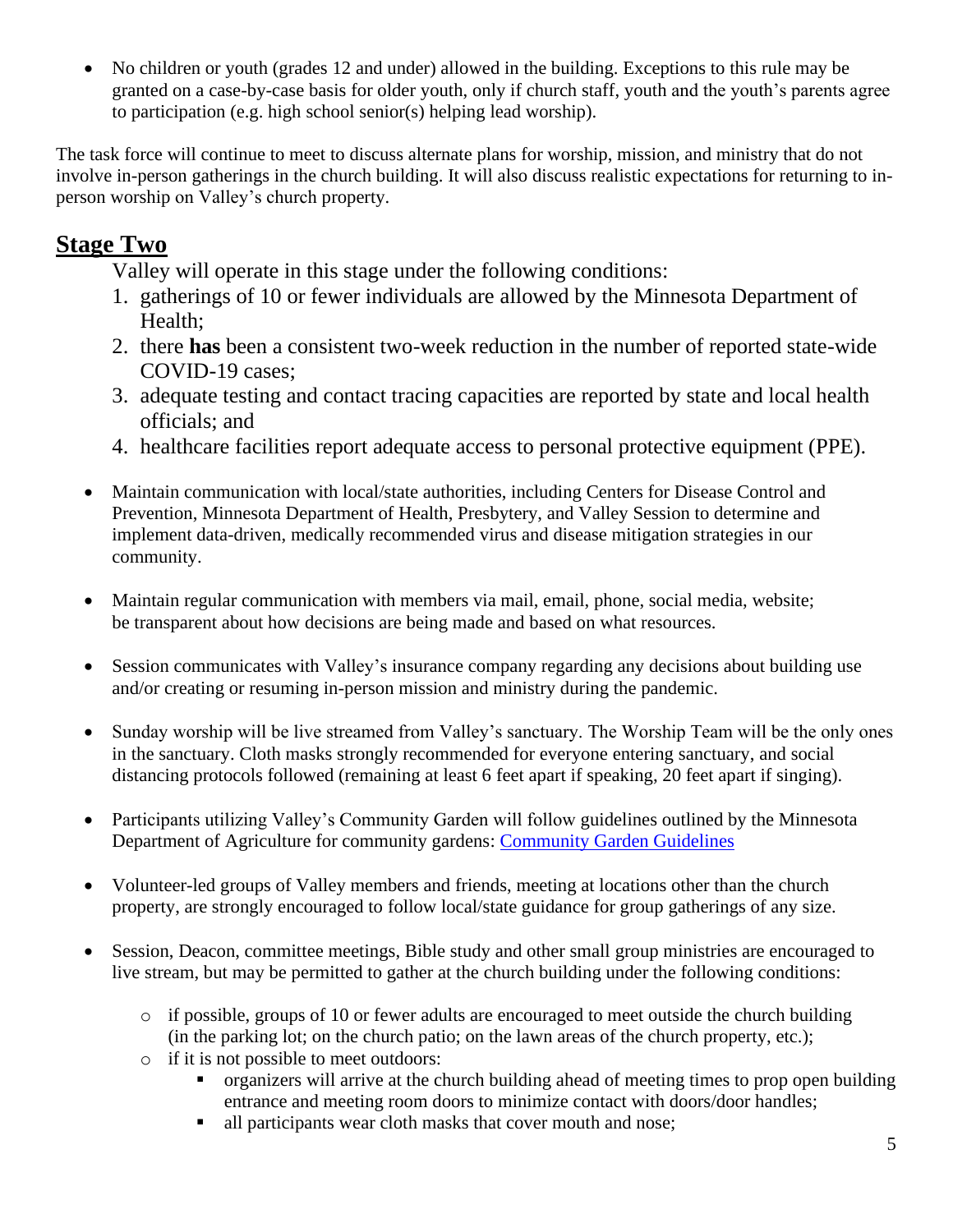- all participants are able to follow social distancing protocols in their meeting rooms (maintaining at least 6 feet of distance between persons at all times);
- no singing allowed;
- windows will be open for the duration of meetings; doors are encouraged to remain open as well; doors and windows closed by the organizer only after all participants have exited the room/building.
- o Participants and organizers agree not to hold Valley Community Presbyterian Church liable for any injury and/or illness (including contracting the novel coronavirus which causes COVID-19) they may incur as a result of participating in events on church property.
- Outside community groups (12-Step Programming, Twin Cities Community Gospel Choir, Pilgrim Christian Center, etc.) may be allowed to meet at the church building ONLY if: Valley's insurance company has been notified of such use; AND the groups agree to the following conditions in writing:
	- $\circ$  If possible, groups of 10 or fewer adults are encouraged to meet outside the church building (in the parking lot; on the church patio area; on the lawn areas of the church property, etc.)
	- o If it is not possible to meet outdoors:
		- fewer than 10 adults will meet in a room at a time;
		- In all participants wear cloth masks that cover mouth and nose;
		- all participants are able to follow social distancing protocols in their meeting rooms (maintaining at least 6 feet of distance between persons at all times);
		- organizers will arrive at the church building ahead of meeting times to prop open building entrance and meeting room doors to minimize contact with doors/door handles;
		- no singing allowed:
		- windows will be open for the duration of meetings; doors are encouraged to remain open as well; doors and windows closed by the organizer only after all participants have exited the room/building;
	- o Participants and organizers agree not to hold Valley Community Presbyterian Church liable for any injury and/or illness (including contracting the novel coronavirus which causes COVID-19) they may incur as a result of participating in events on church property.
- Limit in-person office functions as much as possible. Other than the Office Administrator, church staff are strongly encouraged to work from home. If it is necessary for more than one person to be in the office, cloth masks will be worn by everyone and social distancing protocols will always be followed (remaining at least 6 feet apart). Frequent hand washing and hand sanitizing will be followed. Workspaces will not be shared/touched between employees and/or visitors/volunteers. High-touch surfaces will continue to be cleaned/sanitized regularly.
- No children (grades 6 and under) allowed in the building or gathered for programming. Youth in grades 7-12 may be gathered for outdoor activities in groups fewer than 10, only if church staff, youth and the youth's parents agree to participation (e.g. summer youth projects outside the church building).
- Weddings, funerals, baptisms, and/or other special services of the church will follow the guidelines for in-person gatherings for community and church groups outlined above.
- Direct appropriate church staff to implement risk reduction measures in the church building, such as sanitation/cleaning/hygiene measures, especially for high-touch surfaces (including but not limited to phones, doors/door handles, keyboards, empty table tops, etc.).
- Continue to recommend Valley's clergy and visitation teams to communicate by phone, virtually, or other electronic means.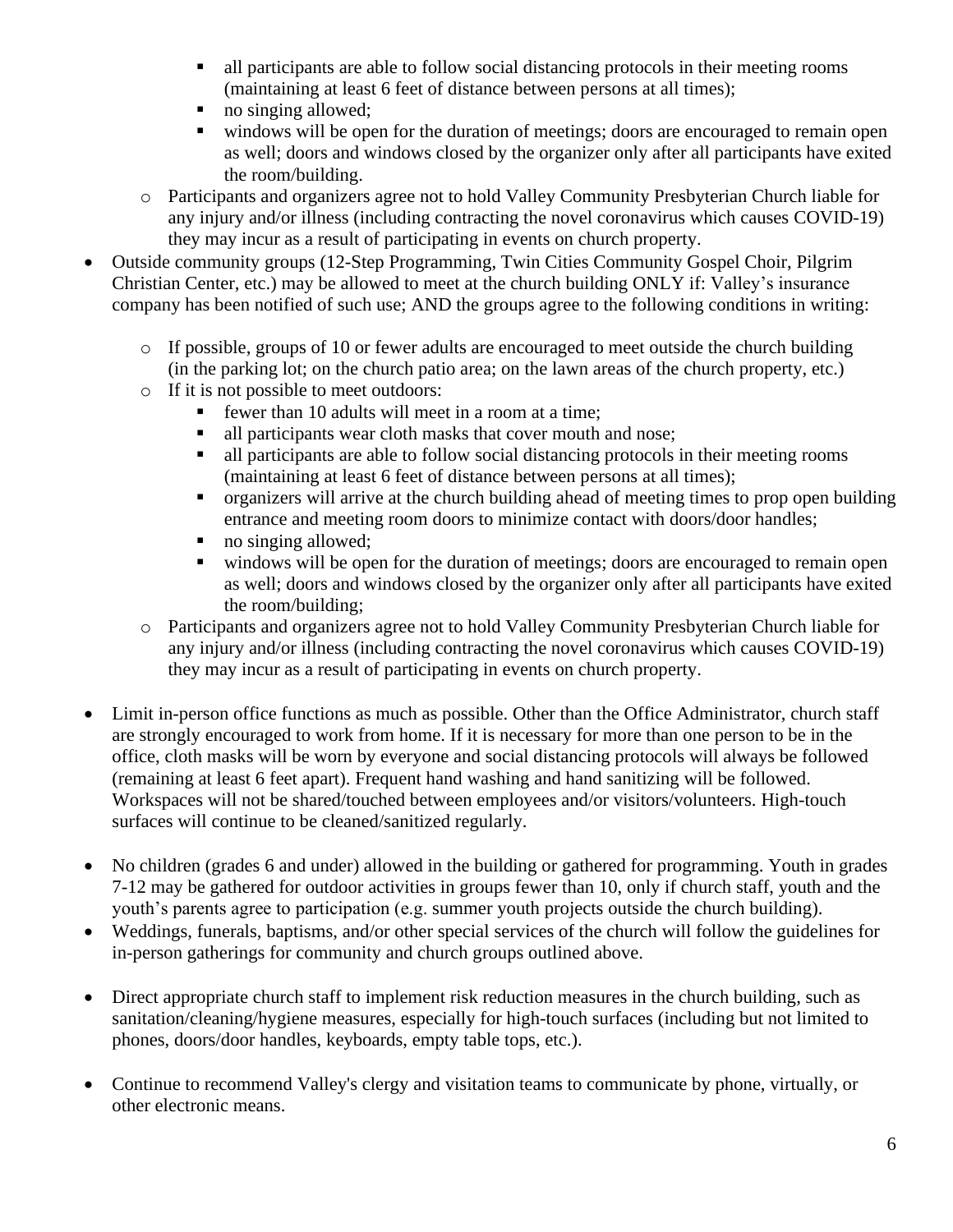• Continue to follow reported Minnesota Department of Health guidelines if you are aware of someone infected with the coronavirus which causes COVID-19, and report information to proper authorities, maintaining confidentiality required by ADA (Americans with Disabilities Act) and/or other applicable laws regarding religious practices.

The task force will continue to meet to discuss alternate plans for worship, mission, and ministry. It will continue to discuss realistic expectations for returning to in-person worship on Valley's church property.

### **Stage Three**

- 1. gatherings of 50 or fewer individuals are allowed by the Minnesota Department of Health;
- 2. schools, daycares, and other child-related gathering spaces allow in-person gatherings/operations with restrictions;
- 3. state and local health officials determine that the risk of community transmission of coronavirus in Minnesota is low;
- 4. adequate testing and contact tracing capacities are reported by state and local health officials; and
- 5. healthcare facilities report adequate access to personal protective equipment (PPE).
- Maintain communication with local/state authorities, including Centers for Disease Control and Prevention, Minnesota Department of Health, Presbytery, and Valley Session to determine and implement data-driven, medically recommended virus and disease mitigation strategies in our community.
- Maintain regular communication with members via mail, email, phone, social media, website; be transparent about how decisions are being made and based on what resources.
- Session communicates with Valley's insurance company regarding any decisions about building use and/or creating or resuming in-person mission and ministry during the pandemic.
- Sunday worship will be live streamed from Valley's sanctuary. The Worship Team will be the only ones in the sanctuary. Cloth masks strongly recommended for everyone entering sanctuary, and social distancing protocols followed (remaining at least 6 feet apart if speaking, 20 feet apart if singing).
- Participants utilizing Valley's Community Garden will follow guidelines outlined by the Minnesota Department of Agriculture for community gardens: [Community Garden Guidelines](https://www.mda.state.mn.us/sites/default/files/inline-files/COVID-19%20Community%20Gardens%20Guidance%20Apr%202020.pdf)
- Volunteer-led groups of Valley members and friends, meeting at locations other than the church property, are strongly encouraged to follow local/state guidance for group gatherings of any size.
- Session, Deacon, committee meetings, Bible study and other small group ministries may be permitted to gather at the church building under the following conditions:
	- o If possible, groups of 50 or fewer adults are encouraged to meet outside the church building (in the parking lot; on the church patio; on the lawn areas of the church property, etc.);
	- o If it is not possible to meet outdoors: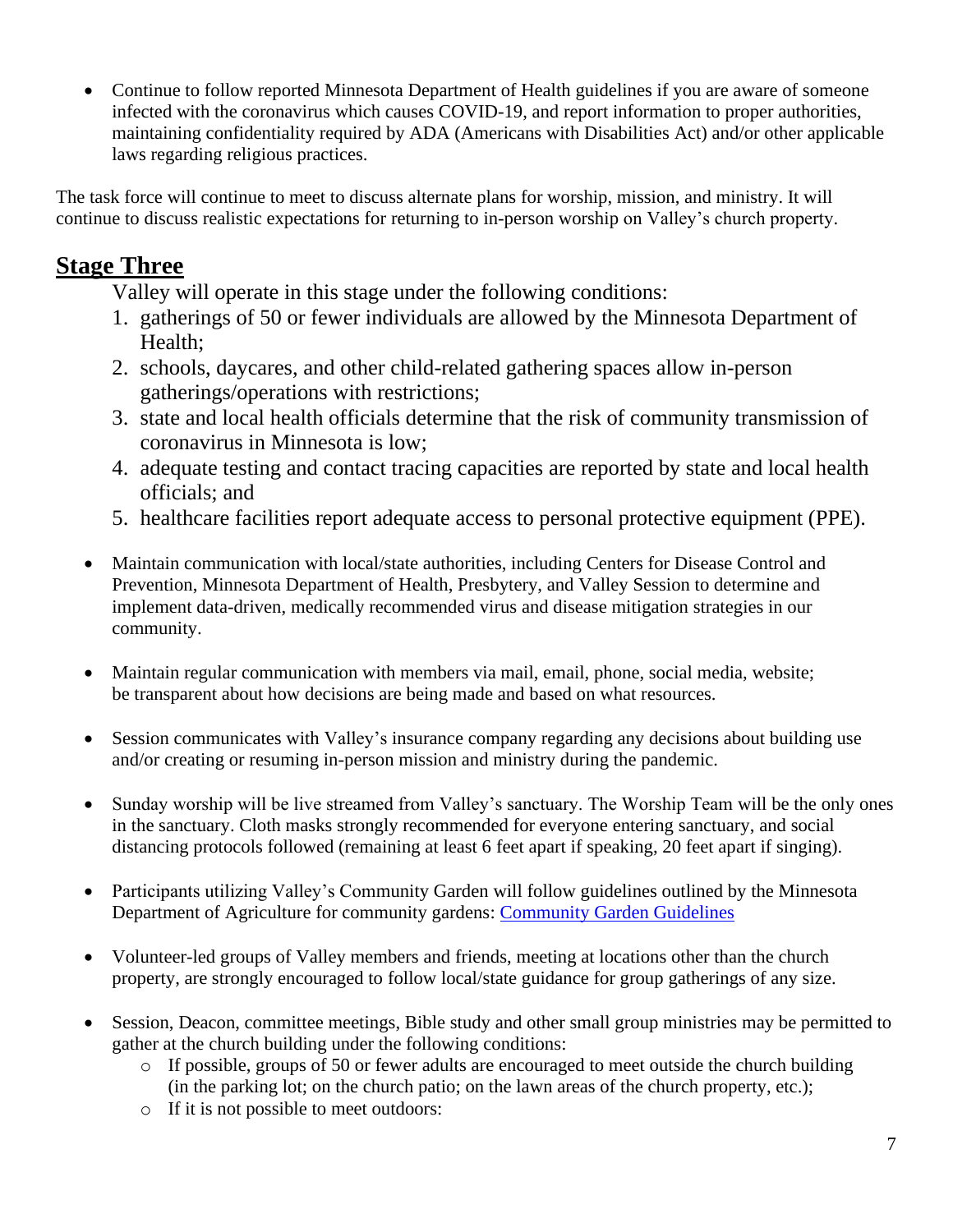- organizers will arrive at the church building ahead of meeting times to prop open building entrance and meeting room doors to minimize contact with doors/door handles;
- all participants wear cloth masks that cover mouth and nose;
- In all participants follow social distancing protocols (maintaining at least 6 feet of distance between persons at all times);
- no singing allowed;
- windows will be open for the duration of meetings; doors are encouraged to remain open as well; doors and windows closed by the organizer only after all participants have exited the room/building;
- o Participants and organizers agree not to hold Valley Community Presbyterian Church liable for any injury and/or illness (including contracting the novel coronavirus which causes COVID-19) they may incur as a result of participating in events on church property.
- Outside community groups (12-Step Programming, Twin Cities Community Gospel Choir, Pilgrim Christian Center, etc.) may be allowed to meet at the church building ONLY if: Valley's insurance company has been notified of such use; AND the groups agree to the following conditions in writing:
	- $\circ$  If possible, groups of 50 or fewer adults are encouraged to meet outside the church building (in the parking lot; on the church patio area; on the lawn areas of the church property, etc.)
	- o If it is not possible to meet outdoors:
		- fewer than 50 adults will meet in a room at a time:
		- all participants wear cloth masks that cover mouth and nose;
		- all participants follow social distancing protocols (maintaining at least 6 feet of distance between persons at all times);
		- organizers will arrive at the church building ahead of meeting times to prop open building entrance and meeting room doors to minimize contact with doors/door handles;
		- no singing allowed;
		- windows will be open for the duration of meetings; doors are encouraged to remain open as well; doors and windows closed by the organizer only after all participants have exited the room/building;
	- o Participants and organizers agree not to hold Valley Community Presbyterian Church liable for any injury and/or illness (including contracting the novel coronavirus which causes COVID-19) they may incur as a result of participating in events on church property.
- Church staff are encouraged to work from home if possible but may come into the church building more frequently. If it is necessary for more than one person to be in the office, cloth masks will be worn by everyone and social distancing protocols will always be followed (remaining at least 6 feet apart). Frequent hand washing and hand sanitizing will be followed. Workspaces will not be shared/touched between employees and/or visitors/volunteers. High-touch surfaces will continue to be cleaned/sanitized regularly.
- Church staff and pre-approved visitors (scheduled visits arranged with church staff) are allowed Monday-Friday. During the week, contactless delivery/drop-offs will continue to be encouraged.
- Children and youth (grades 5-12) may be allowed in the building or gathered for programming. Outdoor activities in groups are strongly encouraged, only if church staff, youth and the youth's parents agree to participation. If activities take place indoors, no more than 10 children/youth per room will be permitted, and air exhaust systems utilized. No children grades 4 and under will be permitted in the building.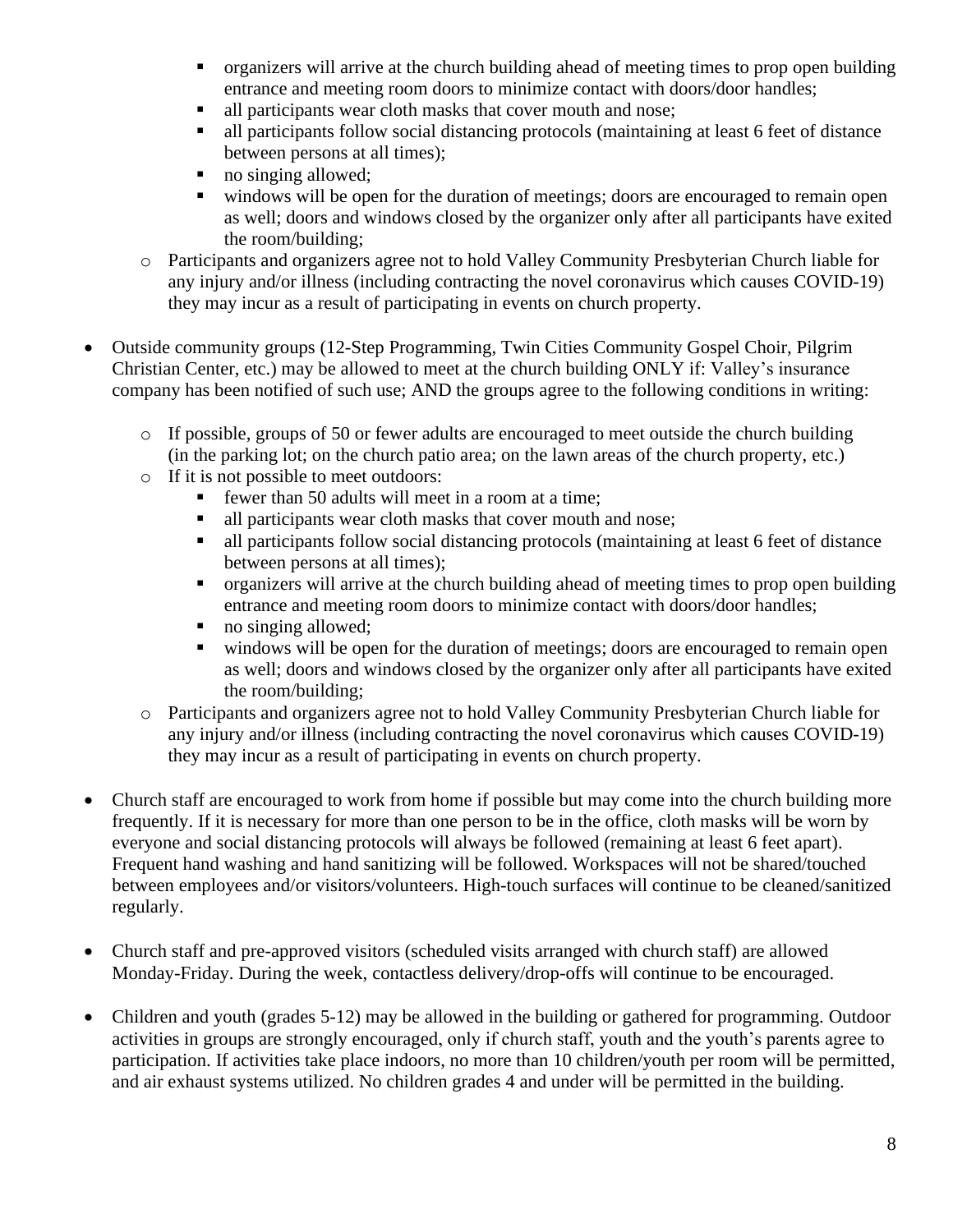- Weddings, funerals, baptisms, and/or other special services of the church will follow the guidelines for in-person gatherings for worshipers outlined above.
- Direct appropriate church staff to implement risk reduction measures in the church building, such as sanitation/cleaning/hygiene measures, especially for high-touch surfaces (including but not limited to phones, doors/door handles, keyboards, empty table tops, etc.).
- Valley's clergy and visitation teams are encouraged to communicate by phone, virtually, or other electronic means with members/friends of Valley who are part of vulnerable populations. In-person visits may be made with the consent of all parties involved, while maintaining social distancing protocols and wearing cloth masks.
- Continue to follow reported Minnesota Department of Health guidelines if you are aware of someone infected with the coronavirus which causes COVID-19, and report information to proper authorities, maintaining confidentiality required by ADA (Americans with Disabilities Act) and/or other applicable laws regarding religious practices.
- Continue to re-evaluate Minnesota data, checking health recommendations from Minnesota Department of Health, about daily transmissions and adjust Valley's operations accordingly.
- Continue to follow state guidelines if you are aware of someone infected with the COVID-19 virus and report information to proper authorities, maintaining confidentiality required by ADA (Americans with Disabilities Act) or other applicable laws regarding religious practices.

The task force will continue to meet to discuss alternate plans for worship, mission, and ministry. It will continue to discuss realistic expectations for returning to in-person worship on Valley's church property.

### **Stage Four**

- 1. gatherings of 50 or more individuals are allowed by the Minnesota Department of Health;
- 2. schools, daycares, and other child-related gathering spaces allow in-person gatherings without restrictions;
- 3. one of the following criteria has been met to minimize community spread of the coronavirus that causes COVID-19:
	- a. a cure is found and widely available to the public;
	- b. a vaccine is developed and widely available to the public;
	- c. herd immunity is achieved to the extent that local/state health officials determine that the risk to vulnerable community members need not restrict in-person gatherings
- Continue to re-evaluate Minnesota data, checking health recommendations from Minnesota Department of Health, about daily transmissions and adjust Valley's operations accordingly.
- Continue to follow state guidelines if you are aware of someone infected with the coronavirus which causes COVID-19 and report information to proper authorities, maintaining confidentiality required by ADA (Americans with Disabilities Act) or other applicable laws regarding religious practices.